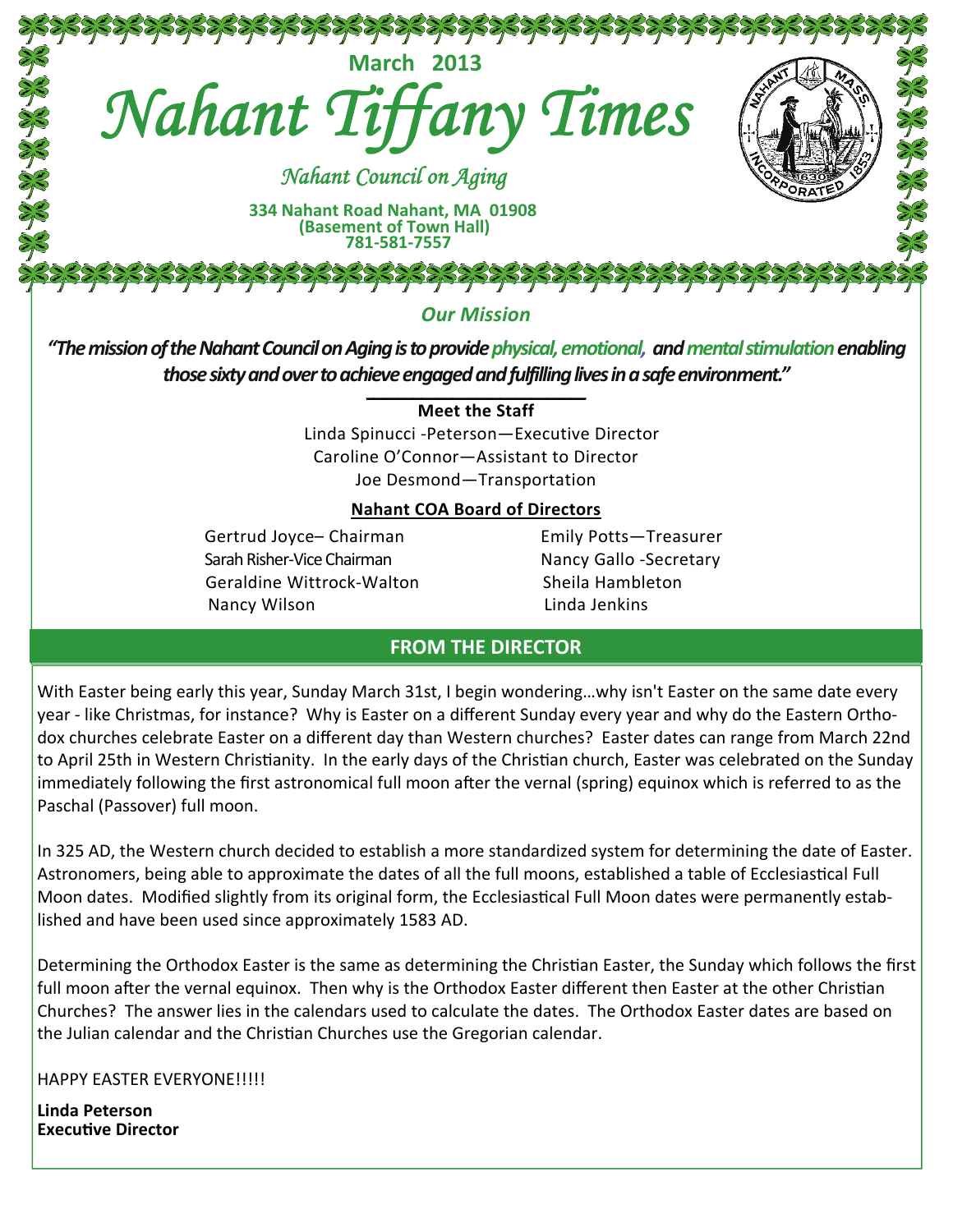|                                  |                                                                                                                                                                               | "ON THE GO" SENIORS                                                                                                                                                                                                                                                                                                                                                |
|----------------------------------|-------------------------------------------------------------------------------------------------------------------------------------------------------------------------------|--------------------------------------------------------------------------------------------------------------------------------------------------------------------------------------------------------------------------------------------------------------------------------------------------------------------------------------------------------------------|
| Friday 15th                      |                                                                                                                                                                               | 2013 Flower Show - The 2013 show, themed "Seeds of Change", features spectacular<br>gardens, a marketplace selling plants, seeds, bulbs and garden related merchandise, lectures<br>and demonstrations for gardeners at all levels of expertise, and a lively amateur competition<br>area produced by the Massachusetts Horticultural Society and the Garden Club. |
| <b>Wednesday 20th</b>            |                                                                                                                                                                               | Guest chef – Let's welcome back Kathie Hatfield to the kitchen at the Tiffany Café. Before<br>lunch at 11:00 am, there will be live entertainment. The Nahant Cultural Committee has<br>awarded a cultural grant to John Root. John will bring his one man musical show to the<br>Tiffany Café. Cost for this event is \$3.00.                                     |
| Friday 22nd                      | TIGER'S DEN - Once again we are going to the Lynn Technical High School for lunch<br>followed by our Friday Afternoon at the movies. We will be showing, "The Ides of March". |                                                                                                                                                                                                                                                                                                                                                                    |
| Saturday 23rd                    |                                                                                                                                                                               | The Marblehead Little Theatre is presenting "The Odd Couple". Let's all go support the<br>local theatre on Saturday, March 23rd at 5PM. Ticket prices to be announced in February.                                                                                                                                                                                 |
| Thursday 27th                    | Dinner and a Movie "OZ: The Great and Powerful". Dinner will be at the Royal Garden in<br>Peabody and will be after the show.                                                 |                                                                                                                                                                                                                                                                                                                                                                    |
|                                  |                                                                                                                                                                               | <b>FRIDAY AFTERNOON AT THE MOVIES</b>                                                                                                                                                                                                                                                                                                                              |
| <b>Friday 1st</b><br>Friday 22nd | 1:00 P.M.<br>1:00 P.M.                                                                                                                                                        | "Alex Cross" - 2012, Featuring Tyler Perry & Matthew Fox<br>"The Ides of March" - 2011, Featuring Ryan Gosling & George Clooney                                                                                                                                                                                                                                    |

Van Transportation is available for COA activities and trips, call 781-581-7557. Information and calendar are subject to change. Please call, check the cable TV station, the Nahant website or email me at lpeterson@nahant.org for updates on other programs, trips & events.

## **COMING ATTRACTIONS**

| Monday, April 8th            | 6:30p.m. | BLUE CROSS BLUE SHIELD OF MASSACHUSETTS Planning for Medicare-<br><b>Countdown to 65.</b> The Seminar will be held at the Community Center<br>41 Valley Road, Nahant.                                                                                                                                                                    |
|------------------------------|----------|------------------------------------------------------------------------------------------------------------------------------------------------------------------------------------------------------------------------------------------------------------------------------------------------------------------------------------------|
| Thursday, April 11th         | 1:00p.m. | April is the month we all begin thinking about our gardens, with that<br>said, join us for lunch and flower shopping. We will be going to<br><b>Mahoney's Garden Center</b> in Winchester. Before shopping we will<br>enjoy lunch at the 99 Restaurant in Woburn. The cost for lunch will<br>be \$17.00 for a 3 course meal.             |
| Monday, April 22nd           | 1:00p.m. | <b>Earth Day</b> has been celebrated on this day since 1970. The COA will<br>be holding a workshop to build greenhouses using plastic 2 liter<br>bottles. We will be planting seeds that eventually will be planted out<br>side the Tiffany Room. The workshop will be held at 1:00p.m. at the<br>Tiffany Room. This is a free workshop. |
| <b>Wednesday, April 24th</b> |          | Dinner & a Movie - Details to follow in the April Newsletter.                                                                                                                                                                                                                                                                            |

**Coming in May………….** "Enjoying Cultures of Our World"….made possible through the GLSS "Capacity Building Grant". This event is open to all residents of Nahant and will feature the Asian culture. Come sample Asian food and enjoy other cultural activities. Details to be announced in our April newsletter.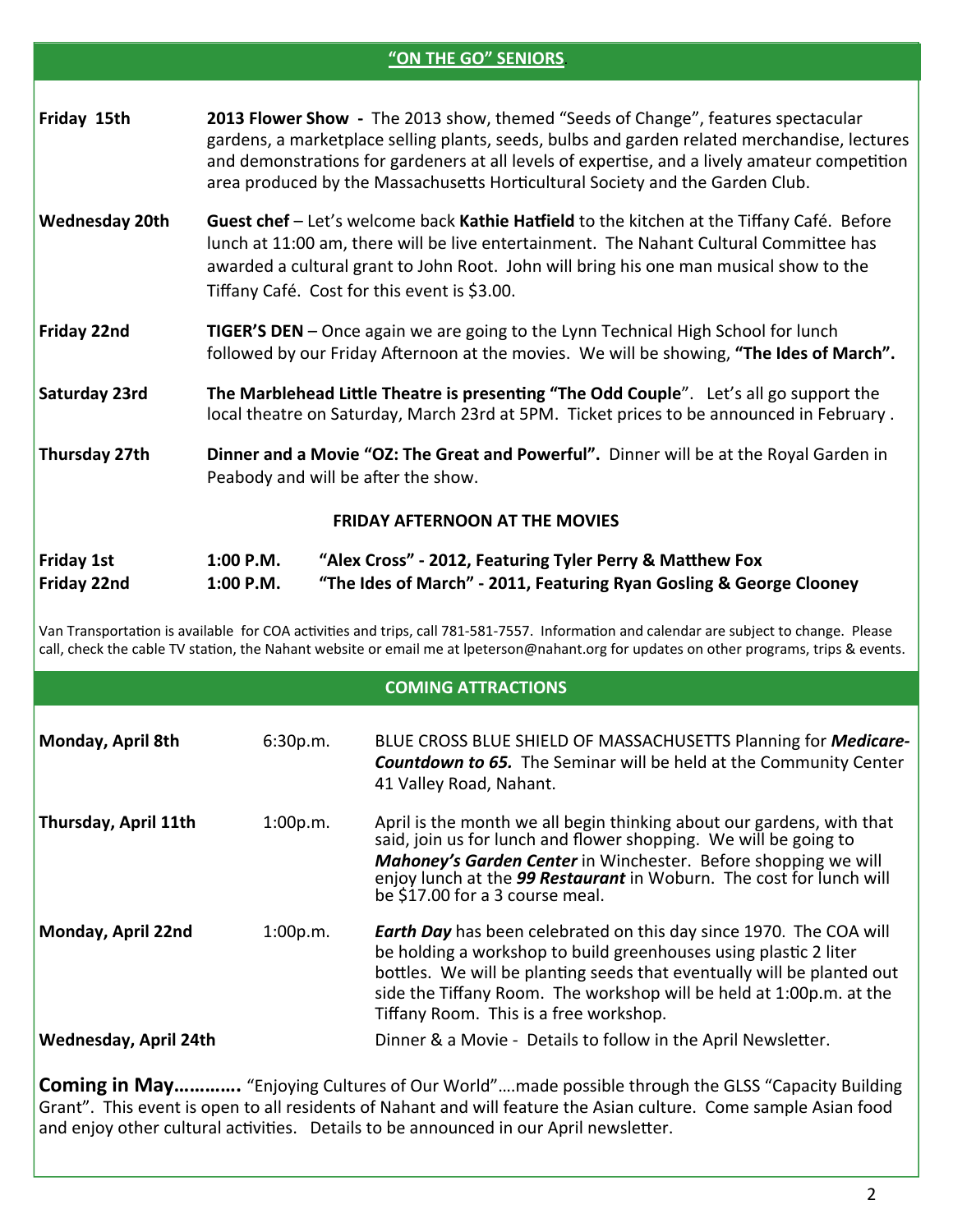# **GRAB AND GO BAG CHECKLIST**

# **Suggested Emergency Ban Contents Checklist**

The primary purpose of a "Grab and Go Bag" is to allow one to evacuate quickly if a disaster should strike. Please take time to review this list, and make your own decisions about which would be important for you to take with you in the event of an emergency evacuation.

| Address book                            | Prepaid Phone Card (For prepaid phones only) |
|-----------------------------------------|----------------------------------------------|
| <b>Emergency Contact Telephone List</b> | Gloves and Hats                              |
| Pen and Pencil                          | Slippers or Shoes                            |
| Notebook                                | <b>Socks</b>                                 |
| File of Life                            | <b>Hand Sanitizer</b>                        |
| Spare eyeglasses                        | Small First Aid Kit                          |
| <b>Contact Lens Supplies</b>            | Pet Supplies                                 |
| <b>Hearing Aid Batteries</b>            | A Few Photos of Family                       |
| Denture Items                           | Plastic Washable Cup                         |
| <b>Toothbrush and Toothpaste</b>        | Plastic Bag for Laundry                      |
| Spare Keys (House & Car)                | ID = Identification                          |
| <b>Tylenol or Advil</b>                 | Health Insurance card                        |
| Baby Aspirin (Blood Thinner)            | House Insurance                              |
| <b>Flashlight and Batteries</b>         | Passport                                     |
| Set of Outer Clothing                   | <b>Birth Certificate</b>                     |
| Underwear                               | <b>Important Papers</b>                      |
| <b>Bottle of Water</b>                  | Cash (very important)                        |
| <b>Blanket</b>                          |                                              |

## **\*NAHANT TRIAD NEWS\***

Our January TRIAD discussion was cancelled due to circumstances beyond our control. That being said, we have invited Moe Pratt, Essex CO. Sheriff's Department and Armand Conti, Nahant Police Department to present a very sensitive subject....Driving Safety. If you Google "Driving Safety As We Age" you will find many articles written by the Registry, AARP & AAA on this topic. On March 5th we will have a discussion that will bring all the useful information from all these companies together in one 30 minute presentation. Come for lunch and stay for this important discussion.

*Thanks to the Essex County Sheriff's department's prinƟng services for the prinƟng of our newsleƩer.*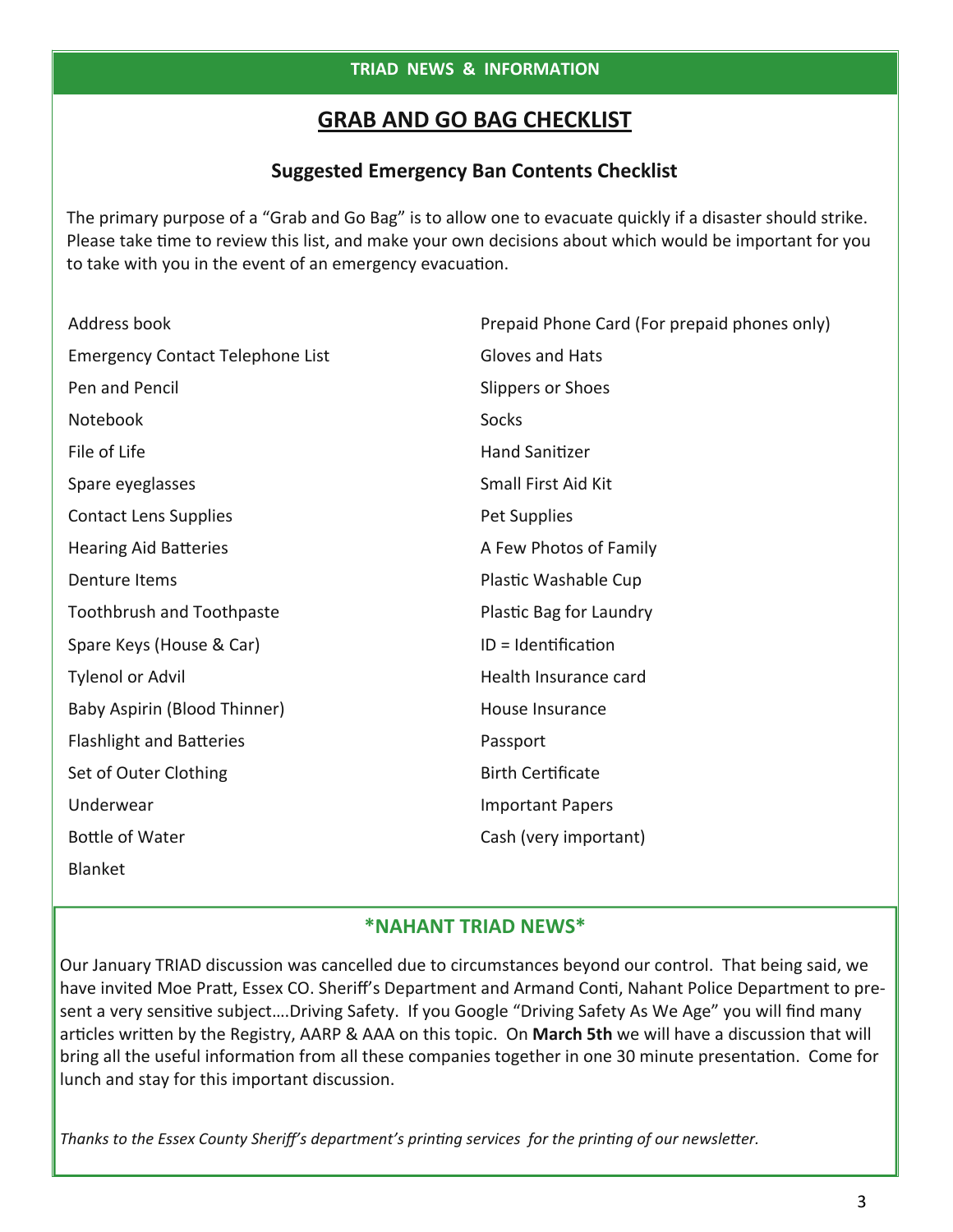# `\$\$`\$\$\$\$\$\$\$\$\$\$\$\$\$\$\$\$\$\$\$\$\$\$\$\$\$\$\$\$\$\$\$ **FOOD FOR THOUGHT TIFFANY CAFÉ LUNCH PROGRAM**

**Served everyday at 11:30 ‐ 12:30**

All meals served with 1% milk, bread, crackers & soup Requested Donation - \$2.00

Wednesday 20th Guest Chef at the Tiffany Café - This month there will be entertainment.

## **FOOD SHOPPING PROGRAM**

| Wednesday 6th  | Market Basket and Vinnin Square | 12:30 P.M.   |
|----------------|---------------------------------|--------------|
| Wednesday 13th | Market Basket and Vinnin Square | 12:30 P.M.   |
| Wednesday 20th | Market Basket and Vinnin Square | $12:30$ P.M. |
| Tuesday 26th   | Market Basket and Vinnin Square | 12:30 P.M.   |

#### **Healthy EaƟng Ideas for NaƟonal NutriƟon Month**

March is National Nutrition Month, so let's kick it off with healthy helping of better eating ideas for people at all levels of well‐being.

The Academy of Nutrition and Dietetics (AND) created National Nutrition Month as an education and information campaign to encourage better, more informed eating. This year's theme is "Get Your Plate in Shape," and here are or vegetables, make at least half of your grains whole, and cook at home more often.

For the occasion, we wanted to put together our own list of simple, everyday things that we think everybody can peruse to improve basic eating habits.

Put the healthy foods in your fridge in an easy‐to‐reach spot. Easy to reach means easy to eat! If there are times when you go to the fridge for a snack, why not plan for them and put the most nutritious items out front while placing some of the others in the bottom drawer?

Add two healthy snacks to your shopping list. Planning really can set you free! So when snack time rolls around, you'll be prepared. And at the store, it just may be easier to pass by the ice cream when you've got<br>fresh berries on your list.

Share the names of your three favorite in‐season fruits and vegetables. Sure, you may know the best juicy or crunchy produce this Ɵme of year, but maybe your friends and co‐workers would appreciate knowing it too, and where to find them.

Plan a healthy meal with friends or as a family. Eating has always been a social activity. Suggest putting to-<br>gether a refreshing and healthy meal with some folks you care about, and if it's a success, consider making it a recurring event.

Pick one whole grain food to eat at a meal or as a snack today. It could be whole wheat toast, oatmeal with fresh fruit, or maybe even some popcorn. Hearty whole grains come from a variety of sources and can be prepared in many different, and enjoyable, ways.

Make one meal that contains only fresh or frozen unprocessed ingredients. Processing foods often removes beneficial nutrients (like fiber) and adds in other ingredients we don't need (salt, sugar), so why not try a whole-foods approach for one meal today? It could inspire others to do the same.

Gauge your hunger before biting into your next snack to see if you're really hungry. Sometimes we eat be‐<br>cause we're bored, angry, or for a number of other reasons besides actually being hungry. If that's the case, try reaching for a glass of water instead, or find something else to occupy your attention.

Put your fork down between bites at one meal today. When we eat slowly, we give our stomachs more time to realize that they are full, a feeling that can come several minutes after that last bite. So why not savor the meal and slow things down a little bit?

Treat yourself to a small bit of a food that you love today. Last but not least, let's remember that people<br>don't eat nutrients, we eat foods, and we should enjoy them. So let's be honest about the foods we love, choose a reasonable serving size, and enjoy!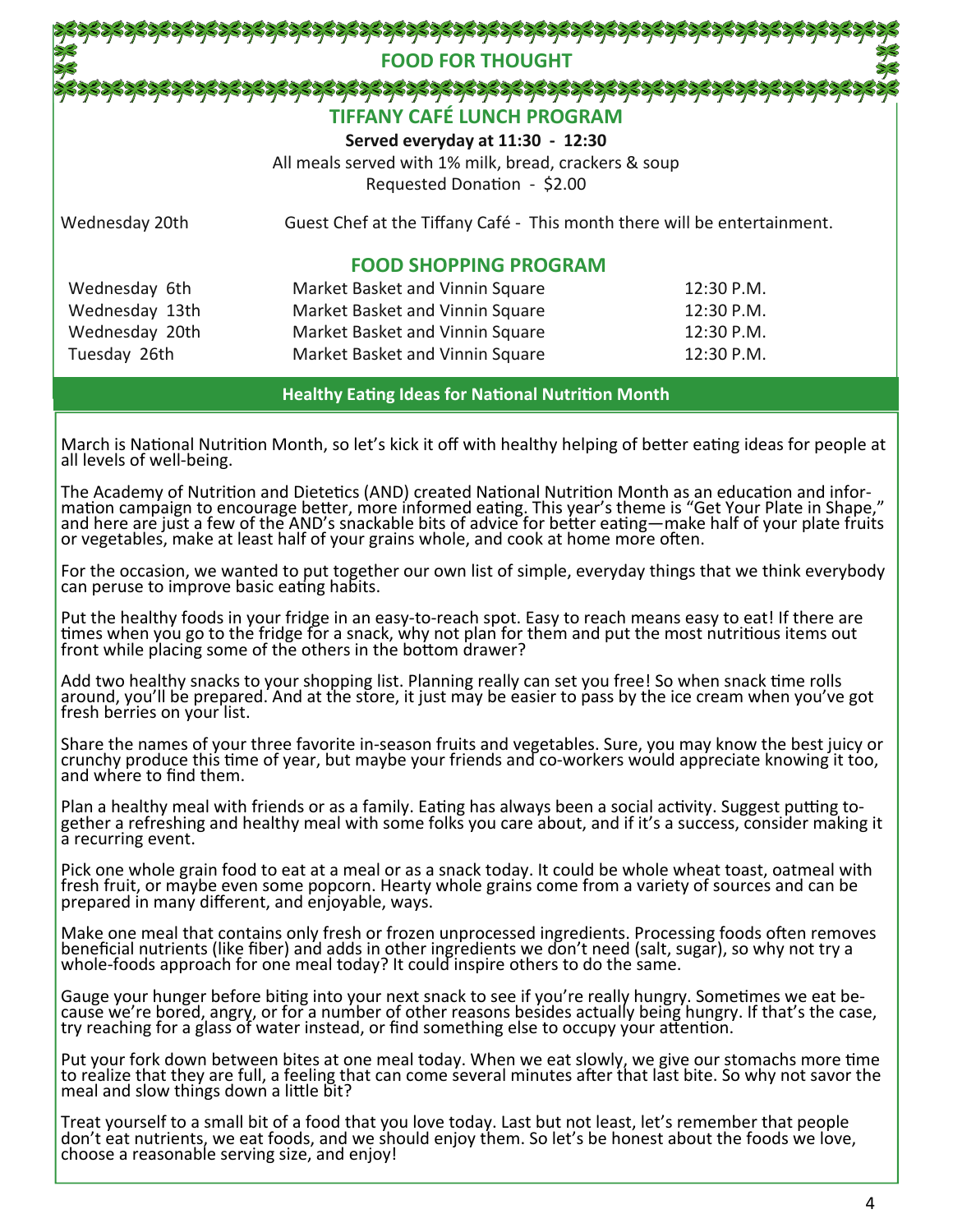| Patrick's                                                                                                                                                                   |                                                                                                                                                                      | <b>Tiffany Café Menu</b><br><b>MARCH 2013</b>                                                                                                                                       |                                                                                                                                                                 |                                                                                                                                                                                                             |
|-----------------------------------------------------------------------------------------------------------------------------------------------------------------------------|----------------------------------------------------------------------------------------------------------------------------------------------------------------------|-------------------------------------------------------------------------------------------------------------------------------------------------------------------------------------|-----------------------------------------------------------------------------------------------------------------------------------------------------------------|-------------------------------------------------------------------------------------------------------------------------------------------------------------------------------------------------------------|
| <b>Monday</b>                                                                                                                                                               | Tuesday                                                                                                                                                              | Wednesday                                                                                                                                                                           | <b>Thursday</b>                                                                                                                                                 | Friday                                                                                                                                                                                                      |
| <b>FOOD JOKES:</b>                                                                                                                                                          | Q: Why does a Mexican weather report make you hungry?<br>A: Because it's chili today and hot tamale!                                                                 | Did you hear there are two suspects in Two Ton Charley's death? --BEN and JERRY.                                                                                                    |                                                                                                                                                                 | $\mathbf{1}$<br><b>Krunch Lite Fish</b><br>w/Sauce<br><b>Garlic Whipped</b><br>Potato<br><b>Tuscany Veggies</b><br>WW Roll/ Fresh<br><b>Fruit</b><br><b>ALTERNATIVE</b><br>Sweet & Sour<br><b>Meatballs</b> |
| 4<br>Turkey Kielbasa/<br><b>Roll</b><br><b>Peppers &amp; Onions</b><br><b>Home Fries</b><br><b>Chilled Fruit</b><br><b>ALTERNATIVE</b><br><b>Beef Strip Steak/</b><br>Gravy | 5<br>Pot Roast/ Gravy<br><b>Baked Potato/Sour</b><br>Cream<br><b>California Blend</b><br><b>Veggies</b><br>Cookie<br><b>ALTERNATIVE</b><br><b>Chicken Florentine</b> | 6<br><b>Spilt Pea Soup</b><br><b>Honey Mustard Tyson</b><br>Chicken<br><b>Cheddar Whipped</b><br>Potato<br><b>Fresh Fruit</b><br><b>ALTERNATIVE</b><br><b>Salisbury Steak/Gravy</b> | <b>Turkey Cacciatore</b><br><b>Steamed Rice</b><br><b>Tossed Salad</b><br><b>Mandarin Orang-</b><br>es<br><b>ALTERNATIVE</b><br><b>Beef Stir Fry</b>            | 8<br>Macaroni & Cheese<br>Spinach<br>Pudding<br><b>ALTERNATIVE</b><br>Spanish Sheppard's Pie                                                                                                                |
| 11<br><b>Kale Pasta Soup</b><br><b>Boneless Chicken</b><br>Picatta<br><b>Brown Rice Pilaf</b><br><b>Chilled Fruit</b><br><b>ALTERNATIVE</b><br><b>Veggie Quiche</b>         | 12<br><b>Swedish Meat-</b><br>balls/ Gravy<br><b>Whipped Potato</b><br>Beets/Fresh Fruit<br><b>ALTERNATIVE</b><br><b>Spanish Chicken</b><br><b>Rice &amp; Beans</b>  | 13<br>Fish Florentine/<br><b>Sauce</b><br><b>O'Brien Potatoes</b><br><b>Country Blend</b><br><b>Veggies</b><br>Jell-o w/Topping<br><b>ALTERNATIVE</b><br>Rib-B-Q/ Gravy             | 14<br><b>ST. PATRICKS DAY</b><br><b>SPECIAL</b><br><b>Corn Beef Stew</b><br><b>Biscuit</b><br><b>Chocolate Coin</b><br><b>Mint Mousse</b>                       | 15<br>Tortellini w/Tomato<br><b>Sauce</b><br><b>Roman Blend Veg-</b><br>gies<br>Oat Roll/ Chilled<br><b>Fruit</b><br><b>ALTERNATIVE</b><br>Pork Patty/ Gravy<br>Potato                                      |
| 18<br>Lasagna/Meat Sauce<br>Zucchini & Red Pepper<br><b>Garlic Roll</b><br>Pineapple<br><b>ALTERNATIVE</b><br>Mushroom Quiche/<br>Potato                                    | 19<br>Hamburger/Roll<br><b>Potato Salad</b><br>Corn<br><b>Chilled Fruit</b><br><b>ALTERNATIVE</b><br><b>Lemon Pepper Fish</b>                                        | 20<br><b>Roast Pork/Gravy</b><br><b>Oven Roasted Pota-</b><br>to<br><b>California Blend</b><br><b>Veggies</b><br><b>Pudding</b><br><b>ALTERNATIVE</b><br>Manicotti/Meat<br>Sauce    | 21<br><b>Tarragon Tyson Chick-</b><br>en<br>Lyonnaise Potato<br>Green Beans & Red<br>Pepper<br><b>Fresh Fruit</b><br><b>ALTERNATIVE</b><br>Liver & Onions/Gravy | 22<br><b>Tomato Basil Soup</b><br>Tuna Salad/WW<br>Pita<br>Pasta Veggie Salad<br>Cake<br><b>ALTERNATIVE</b><br><b>Egg Salad</b>                                                                             |
| 25<br><b>Meatloaf/Gravy</b><br><b>Whipped Potato</b><br><b>Carrots</b><br>Muffin/ Chilled<br><b>Fruit</b><br><b>ALTERNATIVE</b><br><b>Chicken Marsala</b>                   | 26<br><b>Chicken Parmigiana</b><br>Noodles/Sauce<br><b>Tuscany Veggies</b><br><b>Chilled Fruit</b><br><b>ALTERNATIVE</b><br><b>Turkey Ham</b>                        | 27<br><b>Roast Turkey/ Gravy</b><br><b>Sweet Potato</b><br><b>Peas &amp; Onions</b><br><b>Fresh Fruit</b><br><b>ALTERNATIVE</b><br><b>Dominican Beef</b><br><b>Stew</b>             | 28<br><b>Cream of Broccoli</b><br>Soup<br><b>Meatball Calzone</b><br><b>Tossed Salad</b><br>Cookie<br><b>ALTERNATIVE</b><br><b>Chicken Filet</b><br>Sandwich    | 29<br><b>GOOD FRIDAY</b><br>Fish<br><b>Delmonico Potato</b><br><b>Capri Veggies</b><br>WW Dinner Roll/ Jell-o<br><b>ALTERNATIVE</b><br>Salisbury Steak/ Gravy                                               |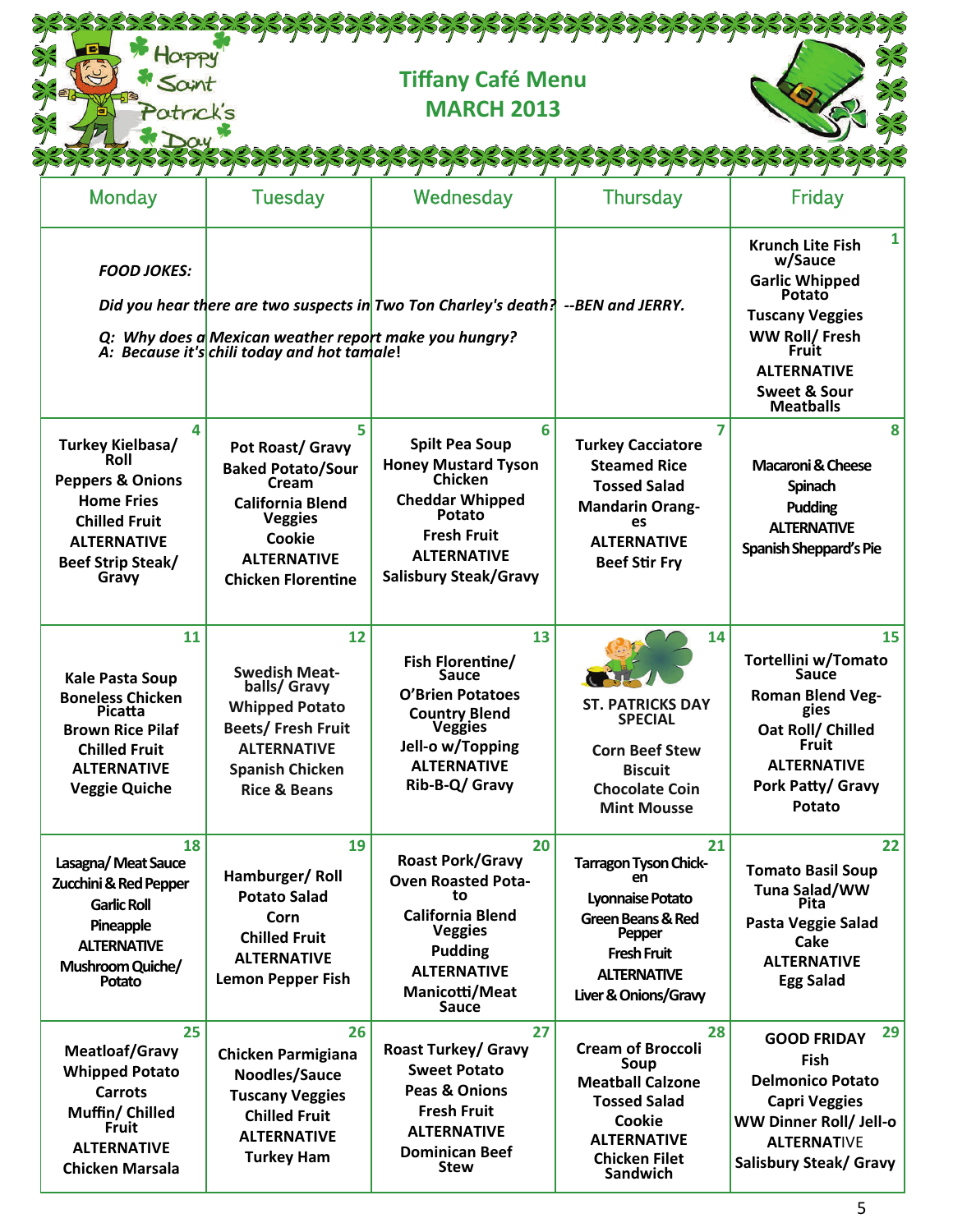| <b>HEALTH AND WELLNESS</b> |              |                                  |                         |
|----------------------------|--------------|----------------------------------|-------------------------|
|                            |              |                                  |                         |
| Monday 4th,                | 12:00 p.m.   | Blood Pressure & Glucose testing |                         |
| Tuesday 5th,               | $9:30$ a.m.  | Manicurist (sign up required)    |                         |
| Tuesday 19th               | 9:30 a.m.    | Manicurist (sign up required)    |                         |
|                            |              | <b>EXERCISE</b>                  |                         |
| Monday                     | 9:00 a.m.    | YOGA                             | <b>Tiffany Room</b>     |
| Tuesday & Thursday         | $10:30$ a.m. | <b>Chair Exercise</b>            | <b>Tiffany Room</b>     |
| Monday                     | 9:00 a.m.    | <b>Total Body Exercise</b>       | <b>Community Center</b> |
| Tuesday                    | 9:00 a.m.    | Quilting                         | <b>Community Center</b> |
| Tuesday                    | 1:00 p.m.    | Cribbage                         | <b>Community Center</b> |
| Tuesday                    | 5:00 p.m.    | <b>Total Body Exercise</b>       | <b>Community Center</b> |
| Wednesday                  | 9:00 a.m.    | <b>Total Body Exercise</b>       | <b>Community Center</b> |
| Thursday                   | 5:00 p.m.    | <b>Total Body Exercise</b>       | <b>Community Center</b> |

## **THANK YOU...**

The Council on Aging and the fitness participants, who attend the Total Body & Chair Exercise classes, want to thank the Nahant 01908 Committee for their generous donation to our fitness program. The money they raised from the sale of the Art calendars sold at the Holiday Fair last year was used to purchase new hand and ankle weights, resistance bands and balls, with some left over to partially fund our YOGA for Golfers pro-<br>gram coming in the spring. This new equipment will help keep our seniors fit and healthy.

# **Seniors: Walk for Clearer Thinking**

Want to have a clear mind and healthy body as you age? Start walking and keep walking! Two studies in the Sept. 22, 2004 issue of "Journal of the American Medical Association" have added to evidence that walking and other physical activity keeps your brain functioning better as you age and may reduce the risks of de-<br>mentia.

## **Older Women Walkers Think Better**

The Nurses' Health Study interviewed 18766 US women aged 70 to 81 years. They found that those who walked at least 1.5 miles a week had the least thinking impairment. The study has been following the health and physical activity of these women since 1986, and tested their thinking abilities over the years. Women who were more physically active had significantly less decline in their thinking abilities as they age.

## **Walking Reduces DemenƟa Risk in Men**

The Honolulu‐Asia Aging Study interviewed 2,257 men between 71 and 93 years old. Men who walked two miles per day had half of the risk of dementia as those who walked less than a quarter mile per day.

#### **How Does Walking Help**

There are many possible ways that walking helps maintain thinking functions. First, it reduces the risk of other diseases and conditions that can affect blood flow to the brain, such as heart disease, diabetes, and stroke. so help stimulate your brain functions in seeing new sights, chatting with fellow walkers, and just getting out of the house. For everyone, daily walking is the best prescription for health as you age.

## **MARCH HISTORICAL EVENTS**

March 03, 1931—Star Spangled Banner adopted as National Anthem of the United States

March 10, 1876—Alexander Graham Bell's first telephone call

March 18, 1931—Schick, Inc. marketed the first electric razor

March 21, 1963—Alcatraz prison emptied prisoners by the order of Attorney General Robert F. Kennedy

March 25, 1634—Maryland was founded, by English colonists sent by the second Lord Baltimore (Maryland Day)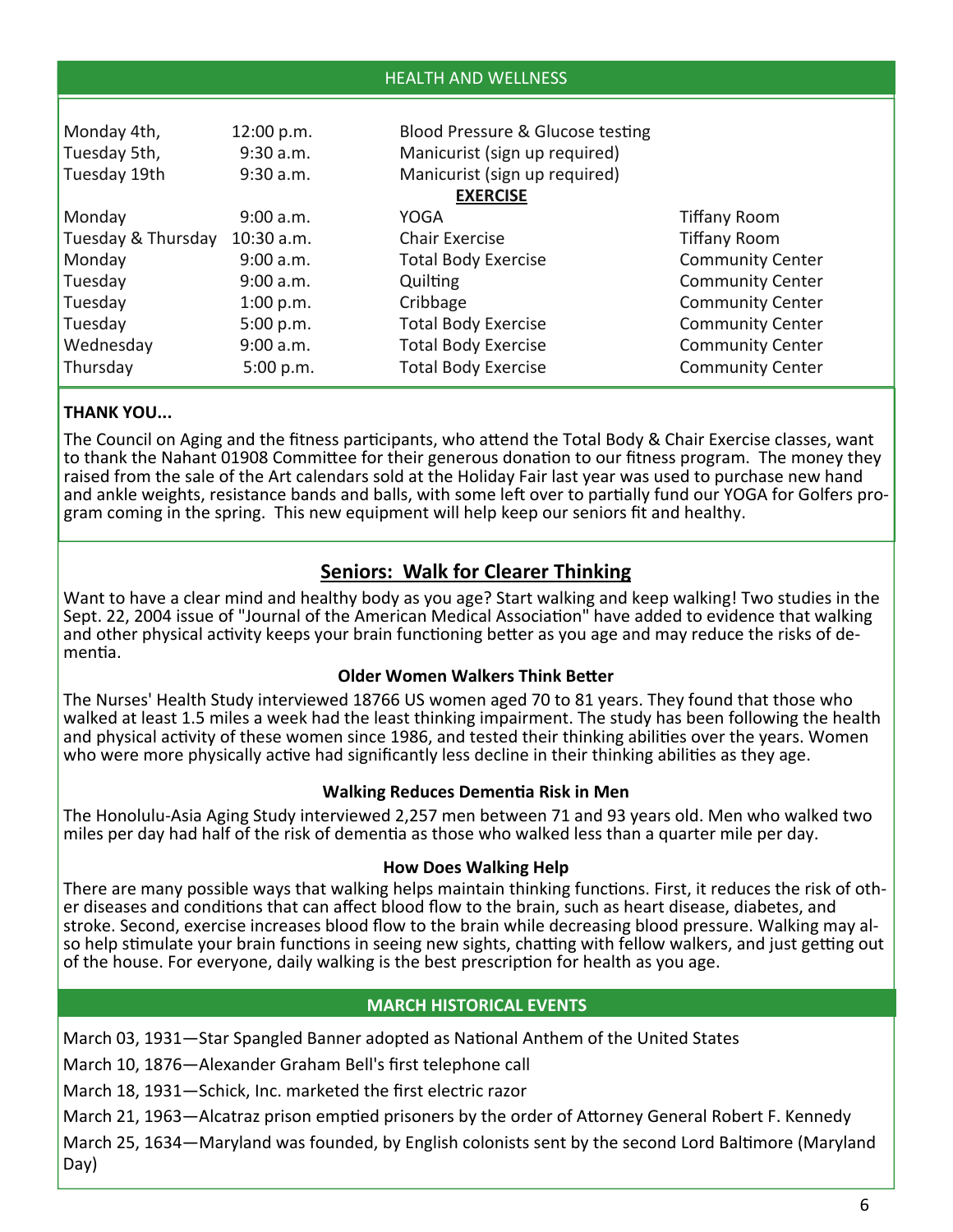

**Across**

**1. DetecƟve Jimmy Doyle in the 1971 movie, The French ConnecƟon** 

**6. Character played by Kevin Costner in the 1987 movie, The Untouchables** 

**8. Audrey Hepburn played Eliza DooliƩle in this 1964 film** 

**9. Professor G.H. Dorr in the 2004 movie, The Ladykillers** 

**12. Rod Tayor was Mitch Brenner in this 1963 movie** 

13. He was Sean Maguire in the 1997 film, Good Will Hunting

**14. Burt Reynolds was Lewis Medlock in this 1972 movie** 

#### **Down**

**2. Al Pacino was Vincent Hanna in this 1995 movie** 

**3. He was Milton Warden in the 1953 film, From Here to Eternity** 

**4. He was George Taylor in the 1968 movie, Planet of the Apes** 

**5. He was Chance the Gardener in the 1979 film, Being There** 

**7. He was DetecƟve Virgil Tibbs in the 1967 film, In the Heat of the Night** 

**10. Nicole Kidman was SaƟne in this 2001 movie**